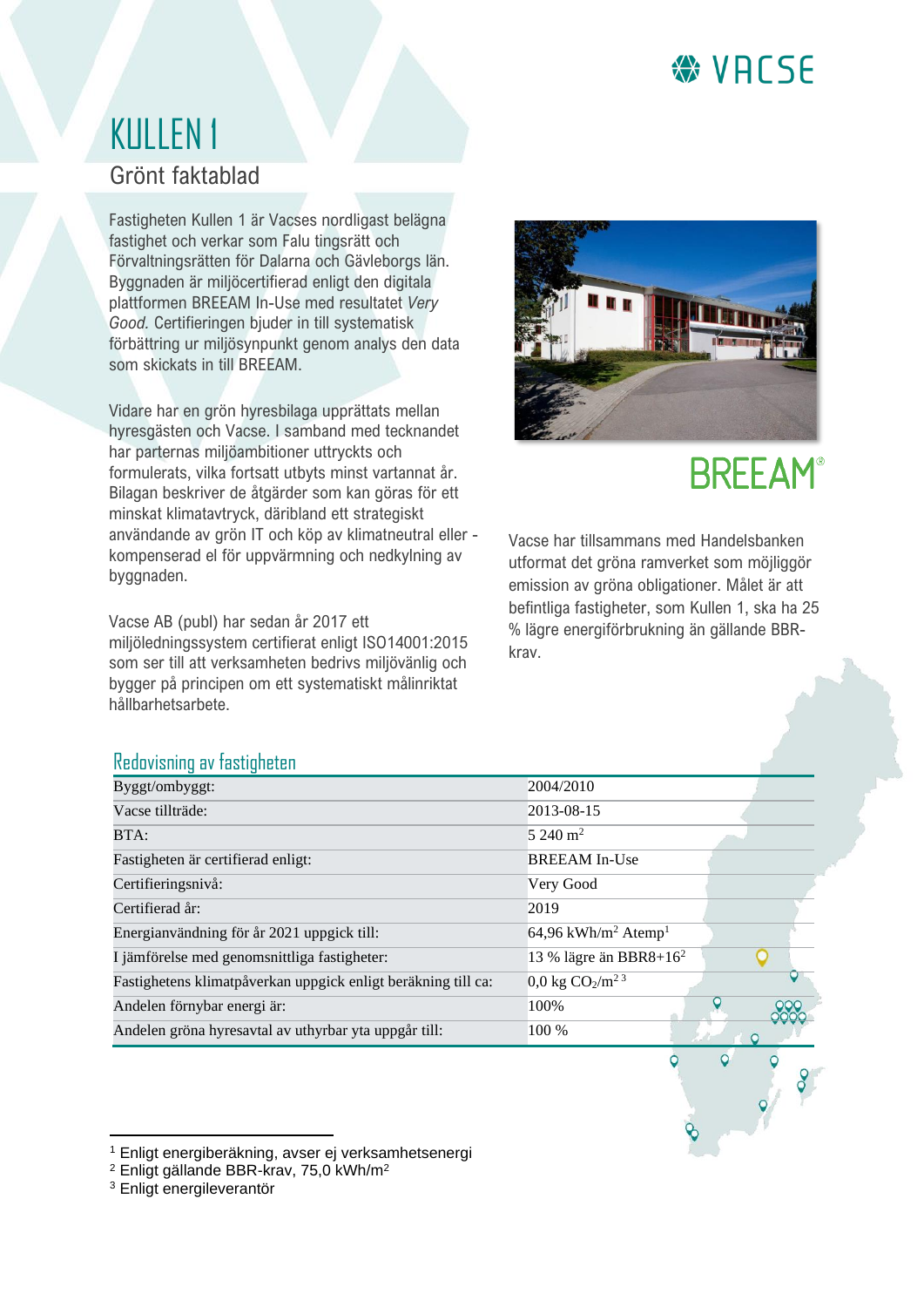## **BREEAM®**

Code for a Sustainable Built Environment www.breeam.com

| <b>BREEAM In-Use</b><br>The assessment of:<br><b>Kullen 1</b><br><b>Kullen 4</b><br><b>Falun</b><br>79131<br><b>Sweden</b>                                                                           | RIAINABLE BUYS<br>BREEAM<br>$\overline{z}$<br>FOR<br>INTERNATIONAL                                                                                                                                                                                                                                                                                                                                                                                                                                                  |
|------------------------------------------------------------------------------------------------------------------------------------------------------------------------------------------------------|---------------------------------------------------------------------------------------------------------------------------------------------------------------------------------------------------------------------------------------------------------------------------------------------------------------------------------------------------------------------------------------------------------------------------------------------------------------------------------------------------------------------|
| has been carried out according to Technical Manual:                                                                                                                                                  |                                                                                                                                                                                                                                                                                                                                                                                                                                                                                                                     |
| <b>BREEAM In-Use International: 2015</b>                                                                                                                                                             |                                                                                                                                                                                                                                                                                                                                                                                                                                                                                                                     |
| by a Licensed Assessor for:                                                                                                                                                                          |                                                                                                                                                                                                                                                                                                                                                                                                                                                                                                                     |
| <b>Vacse AB (publ)</b>                                                                                                                                                                               |                                                                                                                                                                                                                                                                                                                                                                                                                                                                                                                     |
|                                                                                                                                                                                                      |                                                                                                                                                                                                                                                                                                                                                                                                                                                                                                                     |
| Certificate Number: BIU00003378-1.1                                                                                                                                                                  | $\overline{\mathsf{lls}}$ ue: 1.1                                                                                                                                                                                                                                                                                                                                                                                                                                                                                   |
| The assessment process is certified by BRE Global Limited in accordance with the requirements of<br><b>Scheme Document SD123</b><br>60.1%<br><b>Asset Performance:</b><br><b>Very Good</b><br>★★★★☆☆ | Projektledarhuset i Stockholm AB<br>Licensed Assessor Company<br>Eva Zachrisson<br>Assessor name<br><b>BAUD1032</b>                                                                                                                                                                                                                                                                                                                                                                                                 |
| <b>Building Management:</b><br>65.8%<br><b>Very Good</b><br>★★★★☆☆                                                                                                                                   | <b>Assessor Number</b><br>Ettelen<br>Signed on behalf of BRE Global Limited                                                                                                                                                                                                                                                                                                                                                                                                                                         |
| <b>Occupier Management:</b><br><b>Not Assessed</b>                                                                                                                                                   | Eirini Passia<br>Certification Manager<br>17 Dec 2020                                                                                                                                                                                                                                                                                                                                                                                                                                                               |
| in accordance with Scheme Document SD123.<br>NABLE B                                                                                                                                                 | Date of Issue<br>17 Dec 2021<br>This certificate is issued to the Licensed Assessor Organisation named above based on their application of the assessment process<br>This certificate is valid on the date of issue on the basis of the data provided by the client and verified by the Assessor Organisation.                                                                                                                                                                                                      |
| T. +44 (0)333 321 8811<br><b>INTERNATIONAL</b><br>UKAS<br>PRODUCT<br>CERTIFICATION<br>www.greenbooklive.com/terms<br>0007<br>SD123 Cert. No.BIU00003378-1.1                                          | To check the authenticity of this certificate visit: www.greenbooklive.com/check, scan the QR Tag or contact us: Exbreeam@bre.co.uk<br>This certificate remains the property of BRE Global Limited and is issued subject to terms and conditions available ato<br>BRE Global Limited is a UKAS accredited product certification body, No. 0007, which can be verified by visiting www.ukas.com<br>BREEAM is a registered trademark of BRE (the Building Research Establishment Ltd. Community Trade Mark E5778551). |

BF1255 Rev 3.0 **Page 1 of 2** Page 1 of 2 **CONTACT CONTACT CONTACT CONTACT CONTACT** CONTACT CONTACT CONTACT CONTACT CONTACT CONTACT CONTACT CONTACT CONTACT CONTACT CONTACT CONTACT CONTACT CONTACT CONTACT CONTACT CONTACT CON